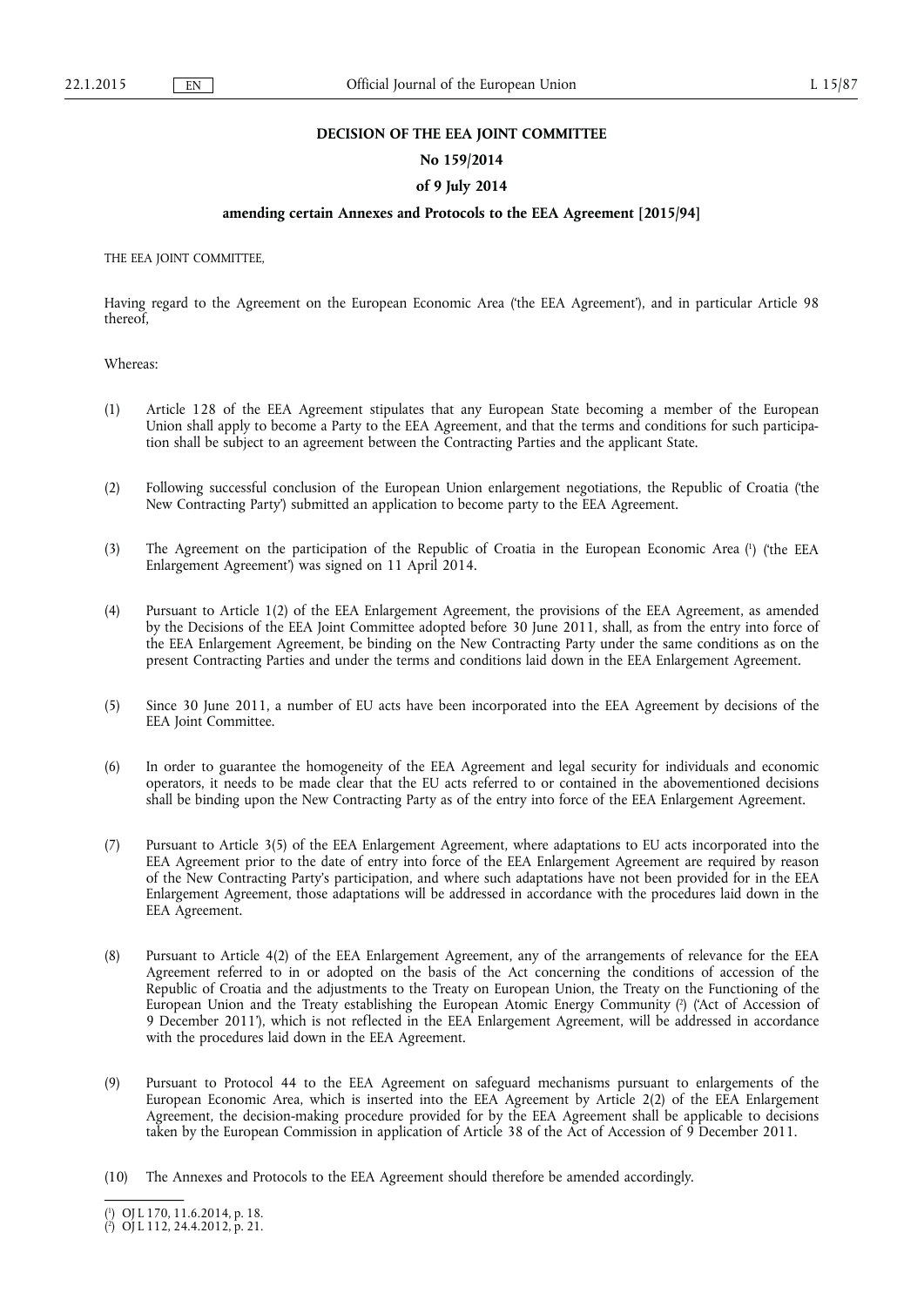- (11) The amendments to Regulation (EC) No 110/2008 of the European Parliament and of the Council of 15 January 2008 on the definition, description, presentation, labelling and the protection of geographical indications of spirit drinks and repealing Council Regulation (EEC) No 1576/89 (1) provided for by the Act of Accession of 9 December 2011 are to be made part of the EEA Agreement.
- (12) Commission Regulation (EU) No 481/2013 of 24 May 2013 adapting Implementing Regulation (EU) No 788/2012 as regards the number of samples to be taken and analysed by Croatia for the pesticide/product combinations  $(2)$  is to be incorporated into the EEA Agreement.
- (13) Council Regulation (EU) No 517/2013 of 13 May 2013 adapting certain regulations and decisions in the fields of free movement of goods, freedom of movement for persons, company law, competition policy, agriculture, food safety, veterinary and phytosanitary policy, transport policy, energy, taxation, statistics, trans-European networks, judiciary and fundamental rights, justice, freedom and security, environment, customs union, external relations, foreign, security and defence policy and institutions, by reason of the accession of the Republic of Croatia (?) is to be incorporated into the EEA Agreement.
- (14) Commission Regulation (EU) No 519/2013 of 21 February 2013 adapting certain regulations and decisions in the fields of free movement of goods, freedom of movement for persons, right of establishment and freedom to provide services, company law, competition policy, agriculture, food safety, veterinary and phytosanitary policy, fisheries, transport policy, energy, taxation, statistics, social policy and employment, environment, customs union, external relations, and foreign, security and defence policy, by reason of the accession of Croatia (4 ) is to be incorporated into the EEA Agreement.
- (15) Commission Regulation (EU) No 656/2013 of 10 July 2013 laying down transitional measures regarding the model passport issued in Croatia for dogs, cats and ferrets (5) is to be incorporated into the EEA Agreement.
- (16) Council Directive 2013/15/EU of 13 May 2013 adapting certain directives in the field of free movement of goods, by reason of the accession of the Republic of Croatia (6 ) is to be incorporated into the EEA Agreement.
- (17) Council Directive 2013/16/EU of 13 May 2013 adapting certain directives in the field of public procurement, by reason of the accession of the Republic of Croatia (7 ) is to be incorporated into the EEA Agreement.
- (18) Council Directive 2013/17/EU of 13 May 2013 adapting certain directives in the field of environment, by reason of the accession of the Republic of Croatia (<sup>8</sup>) is to be incorporated into the EEA Agreement.
- (19) Council Directive 2013/18/EU of 13 May 2013 adapting Directive 2009/28/EC of the European Parliament and of the Council on the promotion of the use of energy from renewable sources, by reason of the accession of the Republic of Croatia (9 ) is to be incorporated into the EEA Agreement.
- (20) Council Directive 2013/20/EU of 13 May 2013 adapting certain directives in the field of food safety, veterinary and phytosanitary policy, by reason of the accession of the Republic of Croatia (10) is to be incorporated into the EEA Agreement.
- (21) Council Directive 2013/21/EU of 13 May 2013 adapting Council Directive 67/548/EEC and Directive 1999/45/EC of the European Parliament and of the Council in the field of environment, by reason of the accession of the Republic of Croatia (<sup>11</sup>) is to be incorporated into the EEA Agreement.
- (22) Council Directive 2013/22/EU of 13 May 2013 adapting certain directives in the field of transport policy, by reason of the accession of the Republic of Croatia (12) is to be incorporated into the EEA Agreement.

- $(7)$  OJ L 158, 10.6.2013, p. 184.
- ( 8 ) OJ L 158, 10.6.2013, p. 193.
- ( 9 ) OJ L 158, 10.6.2013, p. 230.

<sup>(</sup> 1 ) OJ L 39, 13.2.2008, p. 16.

<sup>(</sup> 2 ) OJ L 139, 25.5.2013, p. 5.

<sup>(</sup> 3 ) OJ L 158, 10.6.2013, p. 1.

<sup>(</sup> 4 ) OJ L 158, 10.6.2013, p. 74. ( 5 ) OJ L 190, 11.7.2013, p. 35.

<sup>(</sup> 6 ) OJ L 158, 10.6.2013, p. 172.

 $(10)$  OJ L 158, 10.6.2013, p. 234.

<sup>(</sup> 11) OJ L 158, 10.6.2013, p. 240.

<sup>(</sup> 12) OJ L 158, 10.6.2013, p. 356.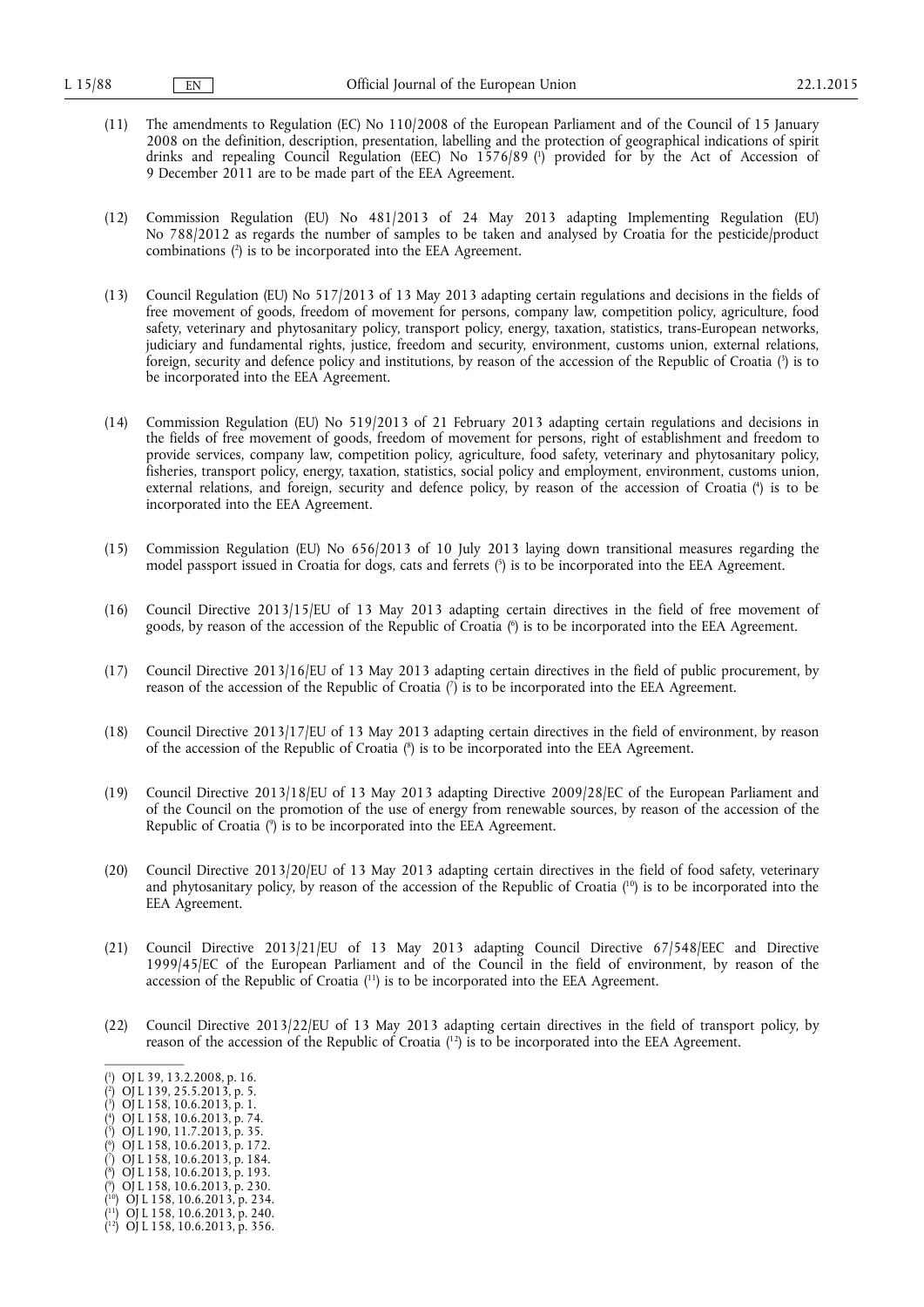- (23) Council Directive 2013/23/EU of 13 May 2013 adapting certain directives in the field of financial services, by reason of the accession of the Republic of Croatia (<sup>1</sup>) is to be incorporated into the EEA Agreement.
- (24) Council Directive 2013/24/EU of 13 May 2013 adapting certain directives in the field of company law, by reason of the accession of the Republic of Croatia  $(2)$  is to be incorporated into the EEA Agreement.
- (25) Council Directive 2013/25/EU of 13 May 2013 adapting certain directives in the field of right of establishment and freedom to provide services, by reason of the accession of the Republic of Croatia  $\binom{3}{2}$  is to be incorporated into the EEA Agreement.
- (26) Commission Directive 2013/26/EU of 8 February 2013 adapting certain directives in the field of food safety, veterinary and phytosanitary policy, by reason of the accession of Croatia (<sup>4</sup>) is to be incorporated into the EEA Agreement.
- (27) Commission Implementing Decision 2013/290/EU of 14 June 2013 amending Decision 2009/821/EC as regards the lists of border inspection posts and veterinary units in Traces due to the accession of Croatia (5 ) is to be incorporated into the EEA Agreement.
- (28) Commission Implementing Decision 2013/291/EU of 14 June 2013 laying down transitional measures for certain products of animal origin covered by Regulation (EC) No 853/2004 of the European Parliament and of the Council introduced into Croatia from third countries before 1 July 2013  $\binom{6}{1}$  is to be incorporated into the EEA Agreement.
- (29) Commission Implementing Decision 2013/346/EU of 28 June 2013 approving the plan submitted by Croatia for the approval of establishments for the purposes of intra-Union trade in poultry and hatching eggs pursuant to Council Directive  $2009/158/EC$  ( $\bar{ }$ ) is to be incorporated into the EEA Agreement.
- (30) Commission Implementing Decision 2013/347/EU of 28 June 2013 approving contingency plans submitted by Croatia for the control of certain animal diseases (8 ) is to be incorporated into the EEA Agreement.
- (31) As the EEA Agreement extends the internal market to the EFTA States, it is necessary for the good functioning of the internal market that this decision will apply and enter into force without undue delay.
- (32) As the EEA Enlargement Agreement has not yet entered into force, but is applicable on a provisional basis, this Decision will, pending the entry into force of the EEA Enlargement Agreement, apply provisionally as well,

HAS ADOPTED THIS DECISION:

## *Article 1*

Decisions of the EEA Joint Committee adopted after 30 June 2011 shall be binding upon the New Contracting Party.

## *Article 2*

The texts of the Decisions of the EEA Joint Committee referred to in Article 1 shall be drawn up and authenticated by the Contracting Parties in the Croatian language.

- ( 2 ) OJ L 158, 10.6.2013, p. 365.
- $(3)$  OJ L 158, 10.6.2013, p. 368.
- ( 4 ) OJ L 158, 10.6.2013, p. 376.
- ( 5 ) OJ L 164, 18.6.2013, p. 22.

<sup>(</sup> 1 ) OJ L 158, 10.6.2013, p. 362.

 $(9)$  OJ L 164, 18.6.2013, p. 25. ( 7 ) OJ L 183, 2.7.2013, p. 12.

<sup>(</sup> 8 ) OJ L 183, 2.7.2013, p. 13.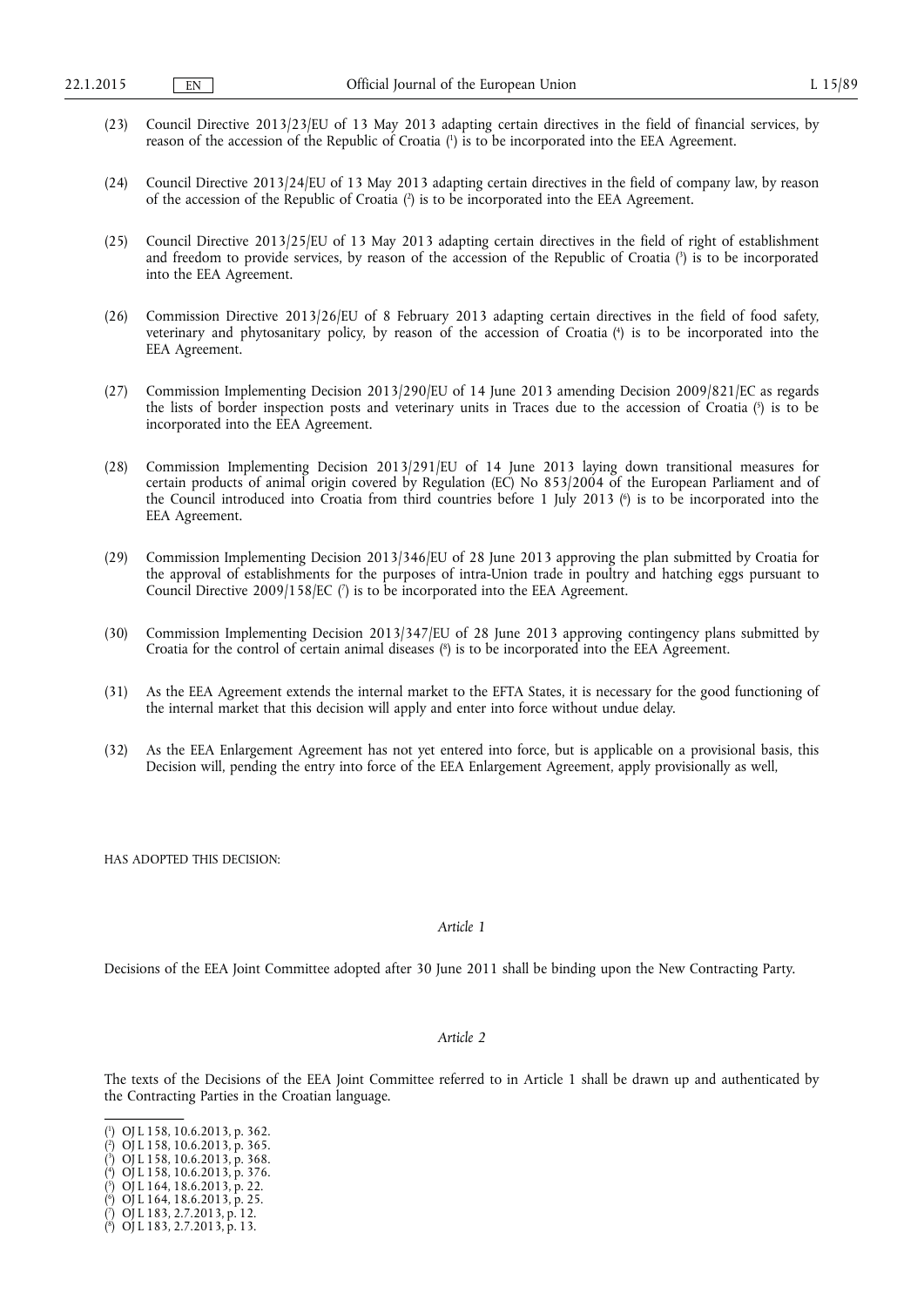#### *Article 3*

The following indent is added in point 9 (Regulation (EC) No 110/2008 of the European Parliament and of the Council) of Chapter XXVII of Annex II to the EEA Agreement:

'— **1 2012 J003**: Act concerning the conditions of accession of the Republic of Croatia and the adjustments to the Treaty on European Union, the Treaty on the Functioning of the European Union and the Treaty establishing the European Atomic Energy Community, adopted on 9 December 2011 (OJ L 112, 24.4.2012, p. 21).

#### *Article 4*

The transitional arrangements referred to in Annex I to this Decision are incorporated into and made part of the EEA Agreement.

#### *Article 5*

1. The following indent is added in the points of the Annexes and Protocols to the EEA Agreement listed in Annex II to this Decision:

'— **32013 R 0517**: Council Regulation (EU) No 517/2013 of 13 May 2013 (OJ L 158, 10.6.2013, p. 1).'.

2. The following indent is added in the points of the Annexes and Protocols to the EEA Agreement listed in Annex III to this Decision:

'— **32013 R 0519**: Commission Regulation (EU) No 519/2013 of 21 February 2013 (OJ L 158, 10.6.2013, p. 74).'.

3. If an indent referred to in the previous paragraphs is the first indent to be added in the point in question, it shall be preceded by the words ', as amended by:'.

# *Article 6*

1. The following indent is added in the points of the Annexes to the EEA Agreement listed in Annex IV to this Decision:

'— **32013 L 0015**: Council Directive 2013/15/EU of 13 May 2013 (OJ L 158, 10.6.2013, p. 172).'.

2. The following indent is added in the points of the Annexes and Protocols to the EEA Agreement listed in Annex V to this Decision:

'— **32013 L 0016**: Council Directive 2013/16/EU of 13 May 2013 (OJ L 158, 10.6.2013, p. 184).'.

3. The following indent is added in the points of the Annexes and Protocols to the EEA Agreement listed in Annex VI to this Decision:

'— **32013 L 0017**: Council Directive 2013/17/EU of 13 May 2013 (OJ L 158, 10.6.2013, p. 193).'.

4. The following indent is added in the points of the Annexes and Protocols to the EEA Agreement listed in Annex VII to this Decision:

'— **32013 L 0018**: Council Directive 2013/18/EU of 13 May 2013 (OJ L 158, 10.6.2013, p. 230).'.

5. The following indent is added in the points of the Annexes and Protocols to the EEA Agreement listed in Annex VIII to this Decision:

'— **32013 L 0020**: Council Directive 2013/20/EU of 13 May 2013 (OJ L 158, 10.6.2013, p. 234).'.

6. The following indent is added in the points of the Annexes and Protocols to the EEA Agreement listed in Annex IX to this Decision:

'— **32013 L 0021**: Council Directive 2013/21/EU of 13 May 2013 (OJ L 158, 10.6.2013, p. 240).'.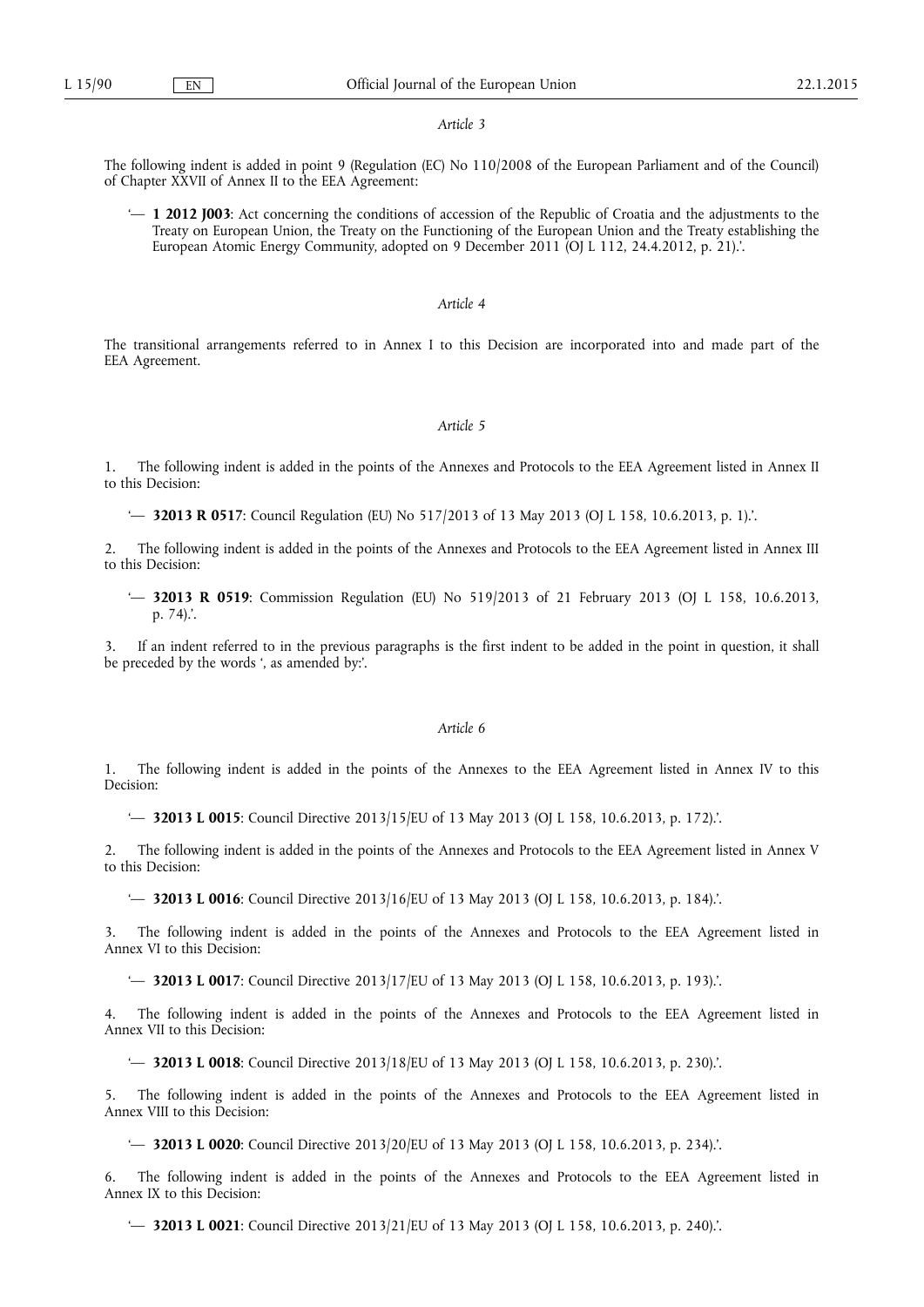7. The following indent is added in the points of the Annexes and Protocols to the EEA Agreement listed in Annex X to this Decision:

'— **32013 L 0022**: Council Directive 2013/22/EU of 13 May 2013 (OJ L 158, 10.6.2013, p. 356).'.

8. The following indent is added in the points of the Annexes and Protocols to the EEA Agreement listed in Annex XI to this Decision:

'— **32013 L 0023**: Council Directive 2013/23/EU of 13 May 2013 (OJ L 158, 10.6.2013, p. 362).'.

9. The following indent is added in the points of the Annexes and Protocols to the EEA Agreement listed in Annex XII to this Decision:

'— **32013 L 0024**: Council Directive 2013/24/EU of 13 May 2013 (OJ L 158, 10.6.2013, p. 365).'.

10. The following indent is added in the points of the Annexes and Protocols to the EEA Agreement listed in Annex XIII to this Decision:

'— **32013 L 0025**: Council Directive 2013/25/EU of 13 May 2013 (OJ L 158, 10.6.2013, p. 368).'.

11. The following indent is added in the points of the Annexes and Protocols to the EEA Agreement listed in Annex XIV to this Decision:

'— **32013 L 0026**: Council Directive 2013/26/EU of 13 May 2013 (OJ L 158, 10.6.2013, p. 376).'.

12. If the indent referred to in the previous paragraphs is the first indent to be added in the point in question, it shall be preceded by the words ', as amended by:'.

13. Other adaptations required by reason of the acts incorporated by the previous paragraphs are listed in Part II of the respective Annexes to this Decision.

## *Article 7*

1. The following indent is added in point 39 (Commission Decision 2009/821/EC) of Part 1.2 of Chapter I of Annex I to the EEA Agreement:

'— **32013 D 0290**: Commission Implementing Decision 2013/290/EU of 14 June 2013 (OJ L 164, 18.6.2013, p. 22).'.

2. The following indent is added in point 74 (Commission Implementing Regulation (EU) No 788/2012) of Chapter XII of Annex II to the EEA Agreement:

'— **32013 R 0481**: Commission Regulation (EU) No 481/2013 of 24 May 2013 (OJ L 139, 25.5.2013, p. 5).'.

If the indent referred to in the previous paragraphs is the first indent to be added in the point in question, it shall be preceded by the words ', as amended by:'.

## *Article 8*

Chapter I of Annex I to the EEA Agreement shall be amended as follows:

1. The following is added in point 121 (Commission Decision 2003/803/EC) in Part 1.2:

'The transitional arrangements set out in the following act shall apply:

- **32013 R 0656**: Commission Regulation (EU) No 656/2013 of 10 July 2013 laying down transitional measures regarding the model passport issued in Croatia for dogs, cats and ferrets (OJ L 190, 11.7.2013, p. 35).'.
- 2. The following indent is added in point 17 (Regulation (EC) No 853/2004 of the European Parliament and of the Council) in Part 6.1 under the heading on transitional arrangements:
	- '— **32013 D 0291**: Commission Implementing Decision 2013/291/EU of 14 June 2013 laying down transitional measures for certain products of animal origin covered by Regulation (EC) No 853/2004 of the European Parliament and of the Council introduced into Croatia from third countries before 1 July 2013 (OJ L 164, 18.6.2013, p. 25).'.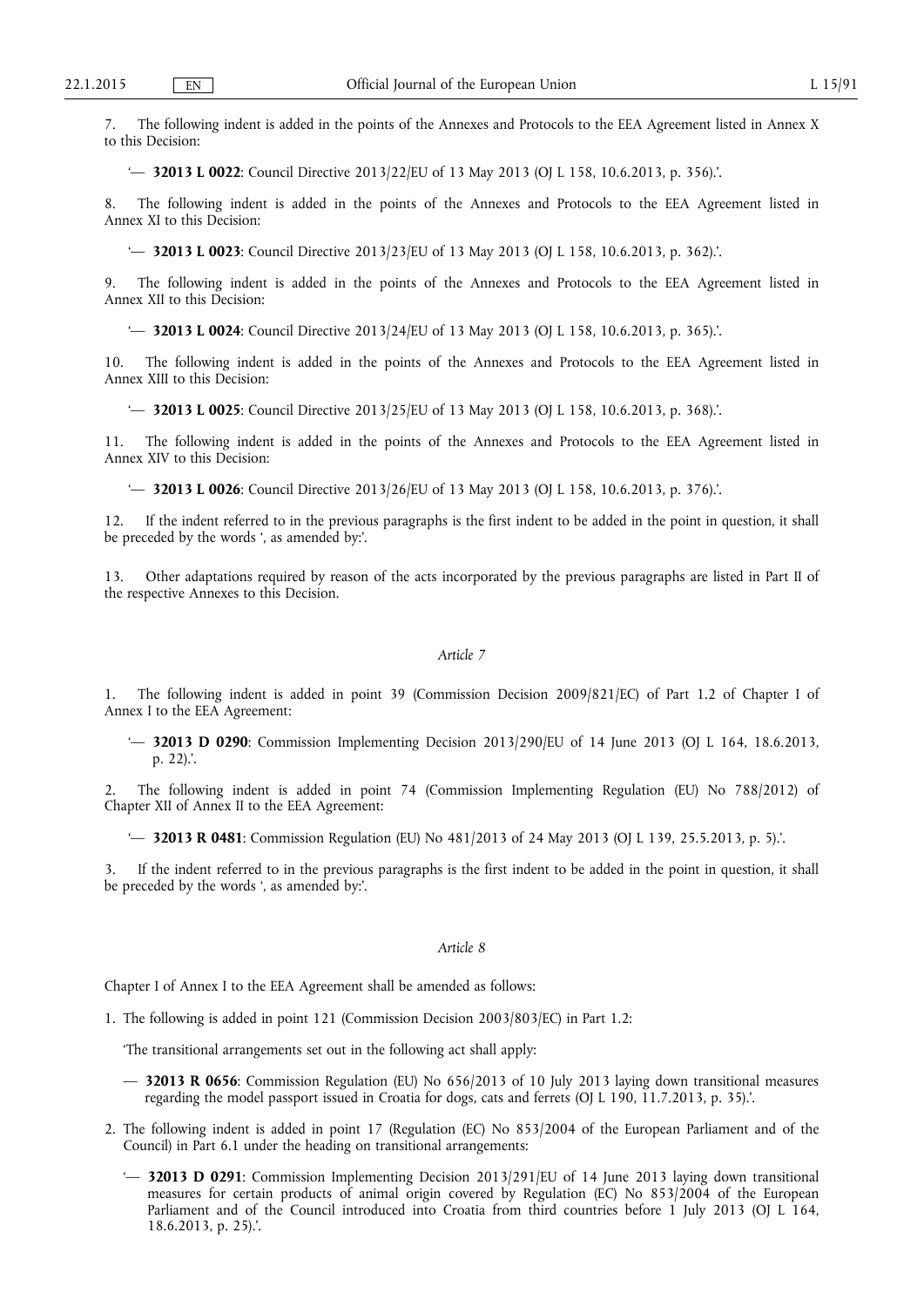- 3. Under the heading '*ACTS OF WHICH THE EFTA STATES AND THE EFTA SURVEILLANCE AUTHORITY SHALL TAKE DUE ACCOUNT*' in Part 4.2, the following point is inserted after point 58 (Commission Decision 2007/17/EC):
	- '59. **32013 D 0346**: Commission Implementing Decision 2013/346/EU of 28 June 2013 approving the plan submitted by Croatia for the approval of establishments for the purposes of intra-Union trade in poultry and hatching eggs pursuant to Council Directive 2009/158/EC (OJ L 183, 2.7.2013, p. 12).

This act shall not apply to Iceland.'.

- 4. Under the heading '*ACTS OF WHICH THE EFTA STATES AND THE EFTA SURVEILLANCE AUTHORITY SHALL TAKE DUE ACCOUNT*' in Part 3.2, the following point shall be inserted after point 48 (Commission Implementing Decision 2013/764/EU):
	- '49. **32013 D 0347**: Commission Implementing Decision 2013/347/EU of 28 June 2013 approving contingency plans submitted by Croatia for the control of certain animal diseases (OJ L 183, 2.7.2013, p. 13).

This act shall not apply to Iceland.'.

#### *Article 9*

The texts of Regulations (EU) No 481/2013, (EU) No 517/2013, (EU) No 519/2013 and (EU) No 68/2014 and Directives 2013/15/EU, 2013/16/EU, 2013/17/EU, 2013/18/EU, 2013/20/EU, 2013/21/EU, 2013/22/EU, 2013/23/EU, 2013/24/EU, 2013/25/EU and 2013/26/EU and Implementing Decisions 2013/290/EU and 2013/291/EU in the Icelandic and Norwegian language and of Regulation (EU) No 656/2013 and Implementing Decisions 2013/346/EU and 2013/347/EU in the Norwegian language, to be published in the EEA Supplement to the *Official Journal of the European Union*, shall be authentic.

#### *Article 10*

This Decision shall enter into force on the day following the last notification under Article 103(1) of the EEA Agreement (\*), or on the day of the entry into force of the EEA Enlargement Agreement, whichever is the later.

Pending the entry into force of the EEA Enlargement Agreement, this Decision shall apply provisionally from the date of its adoption.

Any constitutional requirements indicated by any Contracting Party concerning any of the Decisions of the EEA Joint Committee referred to in Article 1, will remain unaffected by this Decision.

#### *Article 11*

This Decision shall be published in the EEA Section of, and in the EEA Supplement to, the *Official Journal of the European Union*.

Done at Brussels, 9 July 2014.

*For the EEA Joint Committee The President*  Kurt JÄGER

<sup>(\*)</sup> No constitutional requirements indicated.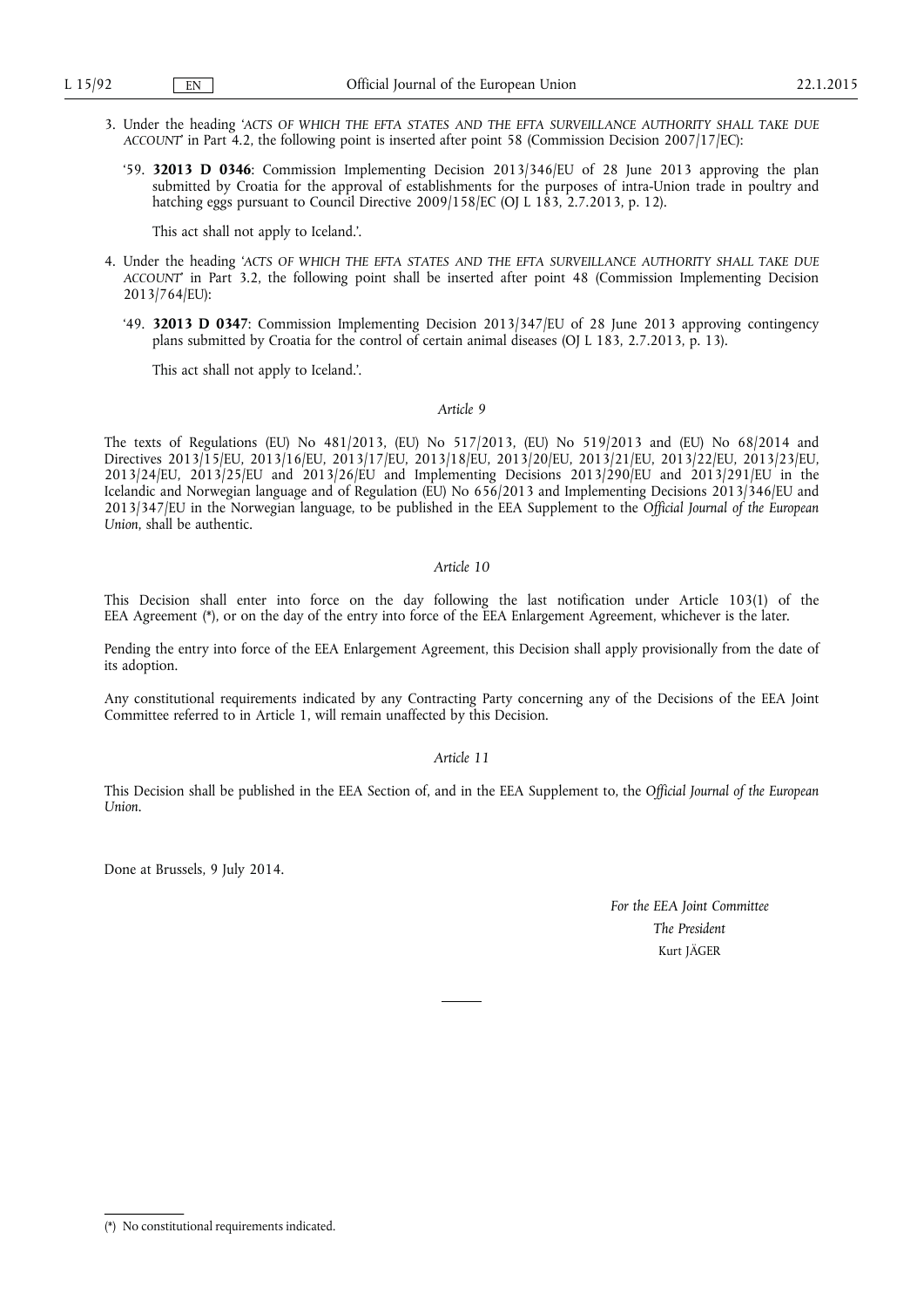#### *ANNEX I*

# **TRANSITIONAL ARRANGEMENTS REFERRED TO IN ARTICLE 4 OF THE DECISION**

Annex XIII (Transport) to the EEA Agreement shall be amended as follows:

The following text is added in point 25a (Regulation (EC) No 1072/2009 of the European Parliament and of the Council):

'The transitional arrangements set out in the Annexes to the Act of Accession of 9 December 2011 for Croatia (Annex V, Chapter 7, point (2) shall apply.'

Annex XX (Environment) to the EEA Agreement shall be amended as follows:

1. The following text is added in point 1f (Directive 2008/1/EC of the European Parliament and of the Council):

'The transitional arrangements set out in the Annexes to the Act of Accession of 9 December 2011 for Croatia (Annex V, Chapter 10, Section V, point (3) shall apply.';

2. The following text is added in point 14c (Directive 2008/50/EC of the European Parliament and the Council):

'The transitional arrangements set out in the Annexes to the Act of Accession of 9 December 2011 for Croatia (Annex V, Chapter 10, Section II) shall apply.'

Protocol 47 (on the abolition of technical barriers to trade in wine) to the EEA Agreement shall be amended as follows:

The following text is added before the adaptation text in point 8 (Council Regulation (EC) No 1234/2007) of Appendix 1:

'The transitional arrangements set out in the Annexes to the Act of Accession of 9 December 2011 for Croatia (Annex V, Chapter 4, point (3) shall apply.'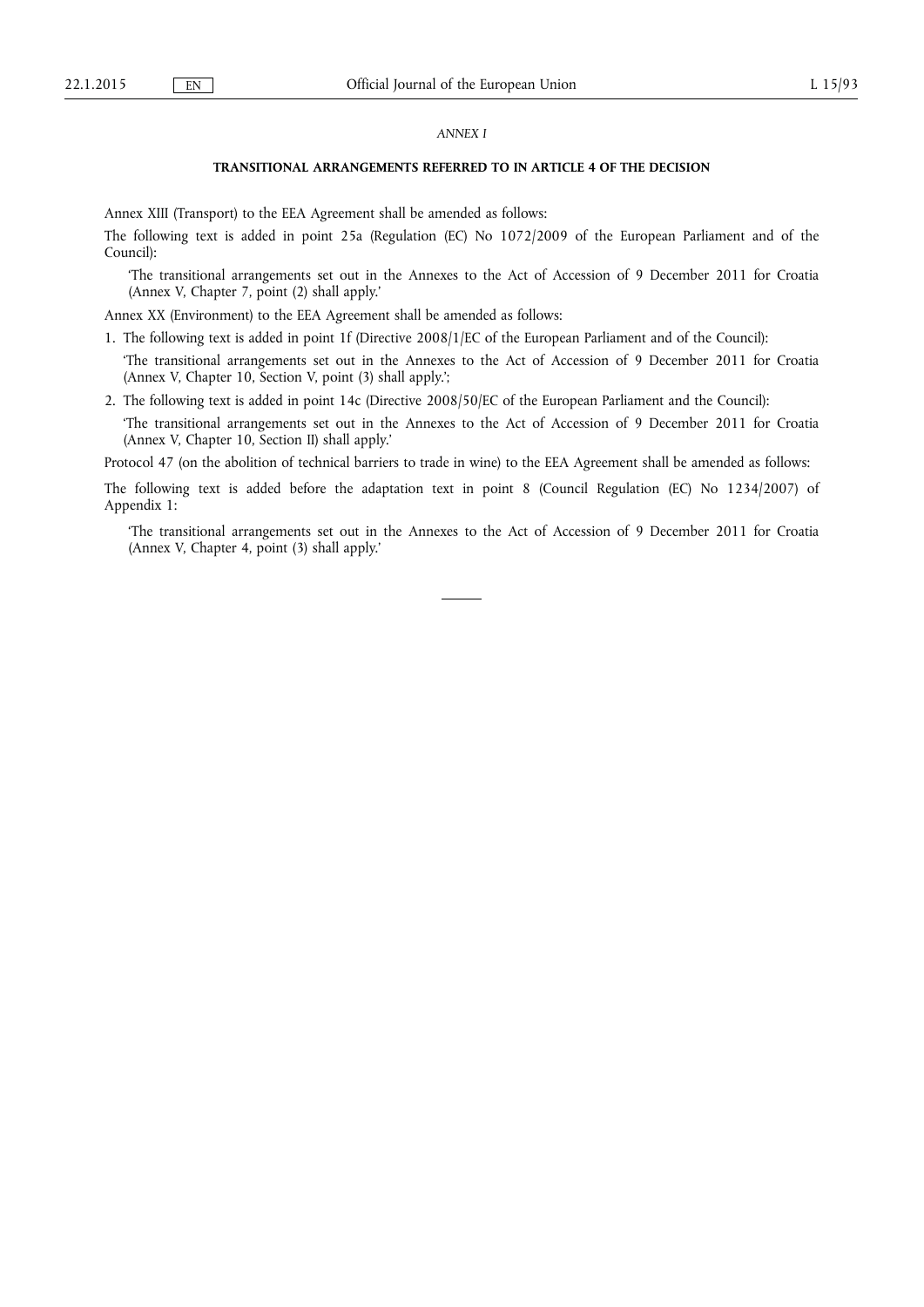#### *ANNEX II*

# **LIST REFERRED TO IN ARTICLE 5(1) OF THE DECISION**

The indent referred to in Article 5(1) shall be inserted in the following locations in the Annexes and Protocols to the EEA Agreement:

In Annex I (Veterinary and phytosanitary matters):

A. In Chapter I (Veterinary issues):

— Part 1.1, point 7b (Council Regulation (EC) No 21/2004),

- Part 1.1, point 7c (Regulation (EC) No 1760/2000 of the European Parliament and of the Council),
- Part 1.1, point 10 (Regulation (EC) No 998/2003 of the European Parliament and of the Council),
- Part 1.1, point 11 (Regulation (EC) No 882/2004 of the European Parliament and of the Council),
- Part 1.1, point 12 (Regulation (EC) No 854/2004 of the European Parliament and of the Council),
- Part 6.1, point 17 (Regulation (EC) No 853/2004 of the European Parliament and of the Council),
- Part 7.1, point 8b (Regulation (EC) No 2160/2003 of the European Parliament and of the Council),
- Part 7.1, point 12 (Regulation (EC) No 999/2001 of the European Parliament and of the Council);
- B. In Chapter II (Feedingstuffs):
	- Point 31j (Regulation (EC) No 882/2004 of the European Parliament and of the Council);
- In Annex II (Technical regulations, standards, testing and certification):
- A. In Chapter I (Motor vehicles):
	- Point 45zy (Regulation (EC) No 78/2009 of the European Parliament and of the Council);
- B. In Chapter XI (Textiles):
	- Point 4d (Regulation (EU) No 1007/2011 of the European Parliament and of the Council);
- C. In Chapter XII (Foodstuffs):
	- Point 54zzzi (Regulation (EC) No 882/2004 of the European Parliament and of the Council);
- D. In Chapter XV (Dangerous substances):
	- Point 12zc (Regulation (EC) No 1907/2006 of the European Parliament and of the Council),
	- Point 12zze (Regulation (EC) No 1272/2008 of the European Parliament and of the Council);

In Annex VI (Social Security):

— Point 1 (Regulation (EC) No 883/2004 of the European Parliament and of the Council);

In Annex XIII (Transport):

- Point 1 (Regulation (EEC) No 1108/70 of the Council),
- Point 5 (Decision No 661/2010/EU of the European Parliament and of the Council),
- Point 19a (Regulation (EC) No 1071/2009 of the European Parliament and of the Council),
- Point 21 (Council Regulation (EEC) No 3821/85),
- Point 25a (Regulation (EC) No 1072/2009 of the European Parliament and of the Council),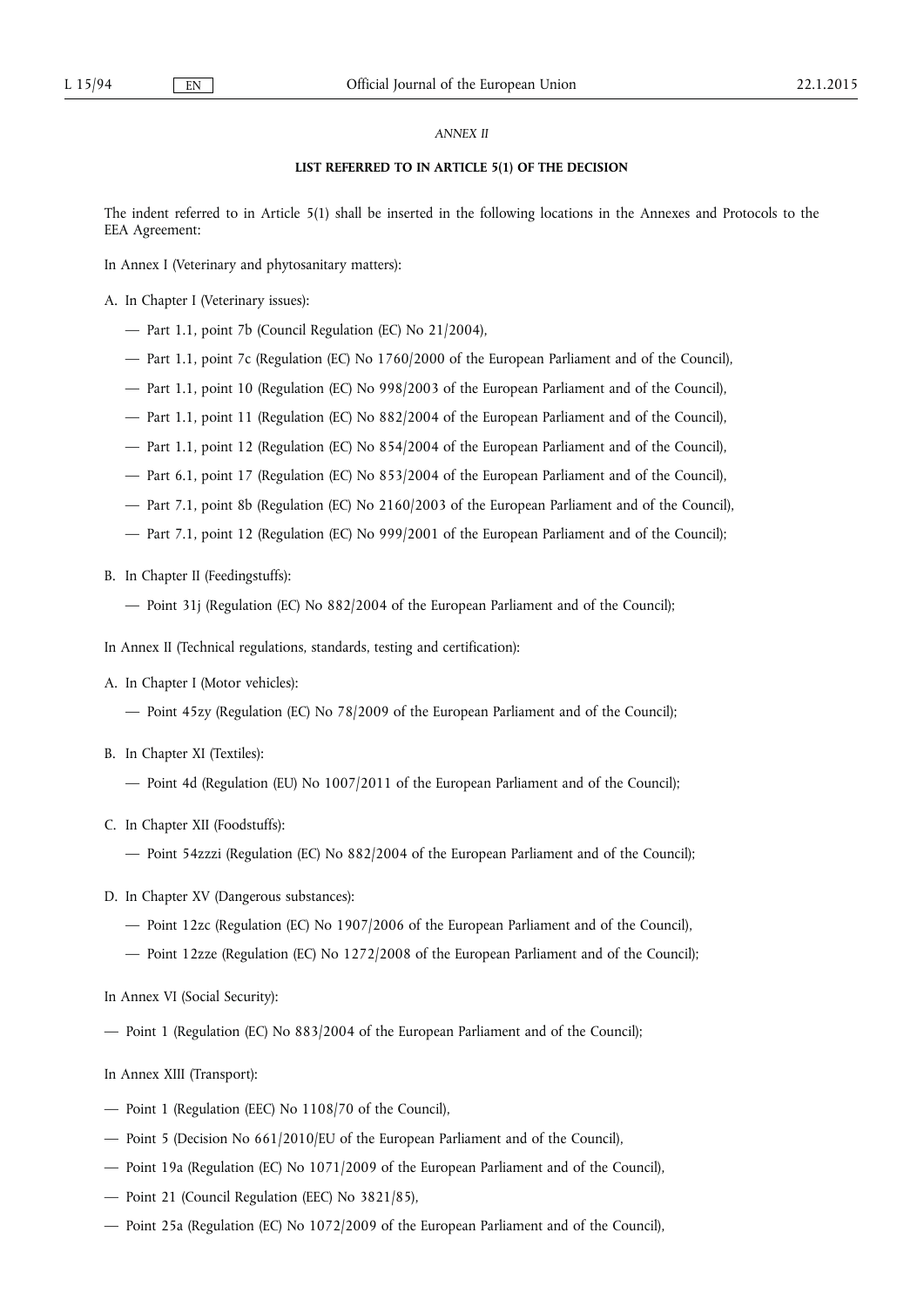- Point 32a (Regulation (EC) No 1073/2009 of the European Parliament and of the Council),
- Point 39 (Regulation (EEC) No 1192/69 of the Council);
- In Annex XX (Environment):
- Point 1ea (Regulation (EC) No 1221/2009 of the European Parliament and of the Council);

In Annex XXI (Statistics):

- Point 1 (Regulation (EC) No 295/2008 of the European Parliament and of the Council),
- Point 7f (Regulation (EU) No 70/2012 of the European Parliament and of the Council),
- Point 7h (Regulation (EC) No 437/2003 of the European Parliament and of the Council),
- Point 18i (Regulation (EC) No 1177/2003 of the European Parliament and of the Council),
- Point 19d (Council Regulation (EC) No 2223/96),
- Point 19dc (Regulation (EC) No 1221/2002 of the European Parliament and of the Council),
- Point 19o (Regulation (EC) No 501/2004 of the European Parliament and of the Council),
- Point 19q (Council Regulation (EC) No 1222/2004),
- Point 19t (Regulation (EC) No 1161/2005 of the European Parliament and of the Council),
- Point 19x (Regulation (EC) No 716/2007 of the European Parliament and of the Council),
- Point 25 (Regulation (EC) No 1921/2006 of the European Parliament and of the Council),
- Point 25a (Regulation (EC) No 218/2009 of the European Parliament and of the Council),
- Point 25b (Regulation (EC) No 217/2009 of the European Parliament and of the Council),
- Point 25c (Regulation (EC) No 216/2009 of the European Parliament and of the Council);

In Annex XXII (Company law):

— Point 10a (Council Regulation (EC) No 2157/2001);

In Protocol 26 (On the powers and functions of the EFTA Surveillance Authority in the field of State Aid):

— Article 2(1) (Council Regulation (EC) No 659/1999).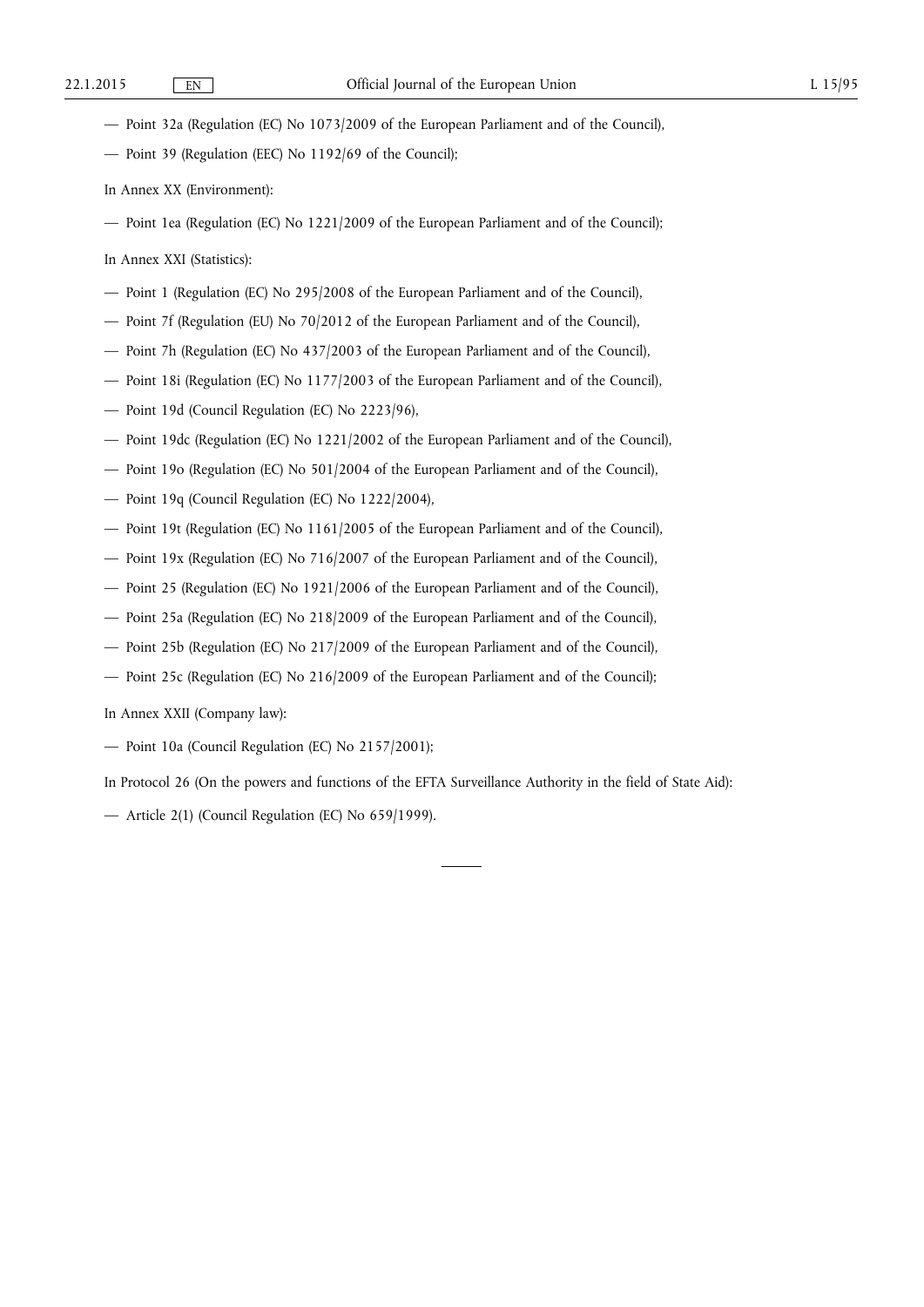# *ANNEX III*

# **LIST REFERRED TO IN ARTICLE 5(2) OF THE DECISION**

The indent referred to in Article 5(2) shall be inserted in the following locations in the Annexes and Protocols to the EEA Agreement:

- In Chapter I (Veterinary issues) of Annex I (Veterinary and phytosanitary matters):
- Part 1.2, Point 39 (Commission Decision 2009/821/EC),
- Part 1.2, Point 115 (Commission Regulation (EC) No 136/2004),
- Part 1.2, Point 141 (Commission Regulation (EC) No 911/2004),
- Parts 2.2 and 4.2, Points 33 and 85 respectively (Commission Regulation (EC) No 504/2008),
- Part 4.2, Point 86 (Commission Regulation (EC) No 1251/2008),
- Part 6.2, Point 39 (Commission Decision 98/536/EC),
- Part 7.2, Point 14 (Commission Decision 98/179/EC),
- Part 7.2, Point 49 (Commission Decision 2007/453/EC),
- Part 9.2, Point 4 (Commission Decision 2006/778/EC);
- In Annex II (Technical regulations, standards, testing and certification):
- A. In Chapter I (Motor vehicles):
	- Point 45zr (Commission Regulation (EC) No 706/2007),
	- Point 45zu (Commission Regulation (EC) No 692/2008),
	- Point 45zze (Commission Regulation (EU) No 1008/2010),
	- Point 45zzh (Commission Regulation (EU) No 109/2011),
	- Point 45zzl (Commission Regulation (EU) No 582/2011),
	- Point 45zzm (Commission Regulation (EU) No 406/2010);
- B. In Chapter XV (Dangerous substances):
	- Point 12l (Commission Decision 2000/657/EC),
	- Point 12zze (Regulation (EC) No 1272/2008 of the European Parliament and of the Council);
- In Annex X (Services in general):
- Point 1b (Commission Decision 2009/767/EC);
- In Annex XIII (Transport):
- Point 37da (Commission Decision 2007/756/EC),
- Point 42gb (Commission Regulation (EU) No 36/2010);
- In Annex XX (Environment):
- Point 32cb (Commission Regulation (EC) No 1418/2007);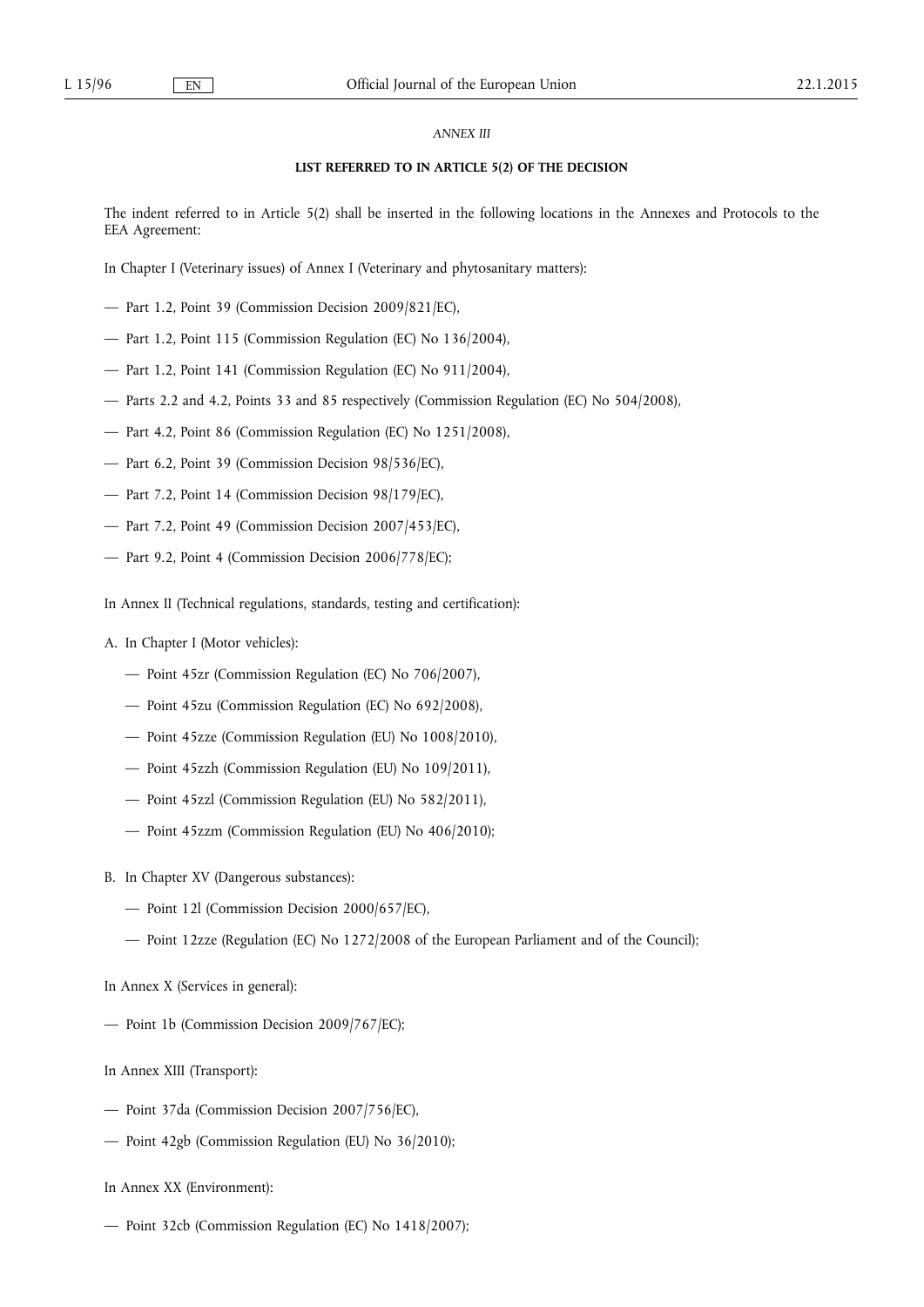In Annex XXI (Statistics):

- Point 1k (Commission Regulation (EC) No 250/2009),
- Point 1l (Commission Regulation (EC) No 251/2009),
- Point 4ca (Commission Regulation (EC) No 772/2005),
- Point 7bb (Commission Decision 2008/861/EC),
- Point 7i (Commission Regulation (EC) No 1358/2003),
- Point 18wb (Commission Regulation (EU) No 912/2013),
- Point 19s (Regulation (EC) No 184/2005 of the European Parliament and of the Council);

In Annex XXII (Company law):

- Point 10fd (Commission Decision 2011/30/EU);
- In Protocol 21 (On the implementation of competition rules applicable to undertakings):
- Point 1(2) of Article 3 (Commission Regulation (EC) No 802/2004),
- Point 1(4) of Article 3 (Commission Regulation (EC) No 773/2004);
- In Protocol 47 (On the abolition of technical barriers to trade in wine):
- Point 11 of Appendix 1 (Commission Regulation (EC) No 607/2009).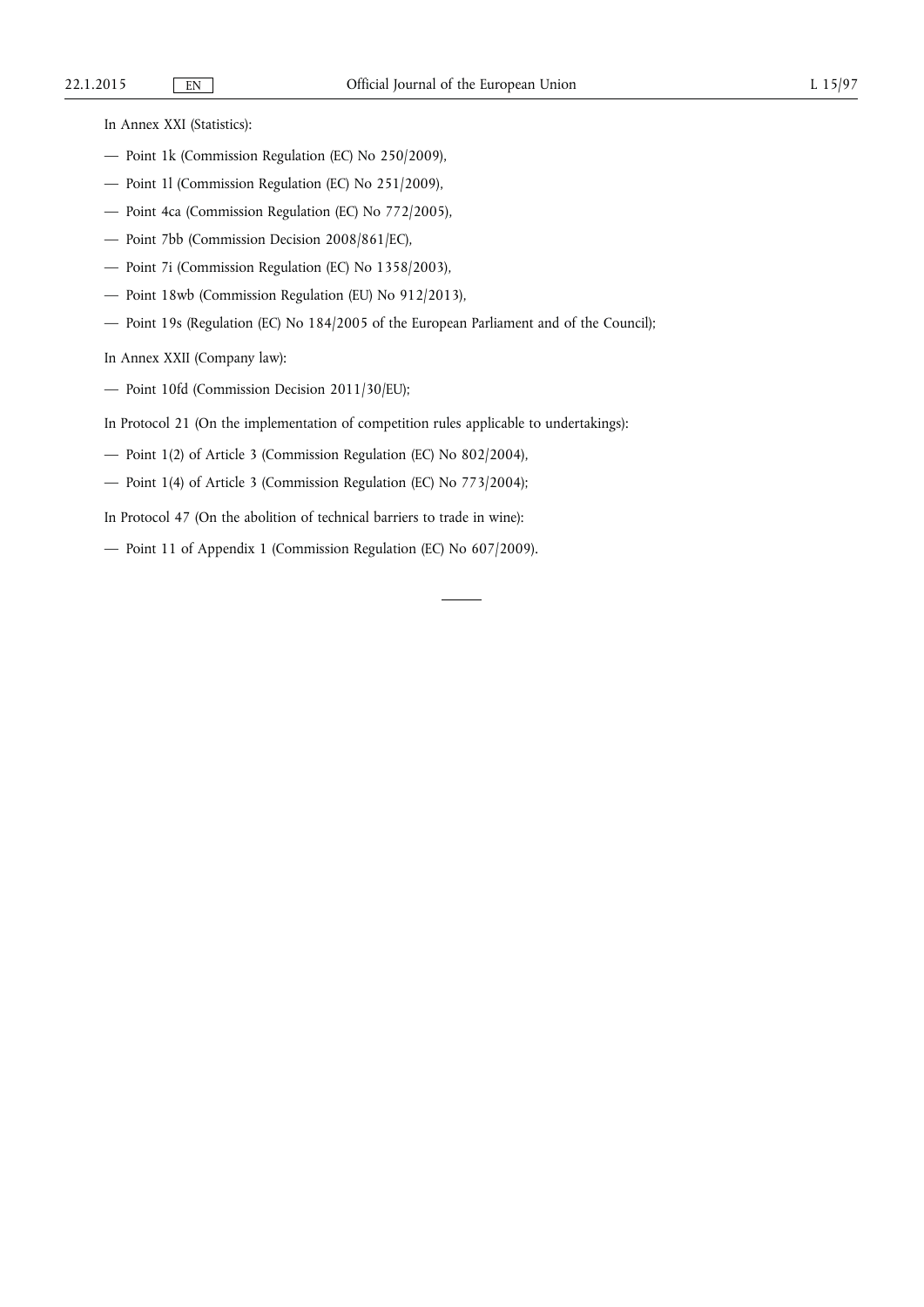#### *ANNEX IV*

## **LIST REFERRED TO IN ARTICLE 6(1) OF THE DECISION**

The indent referred to in Article 6(1) shall be inserted in the following locations in Annex II (Technical regulations, standards, testing and certification) to the EEA Agreement:

A. In Chapter I (Motor Vehicles):

- Point 2 (Council Directive 70/157/EEC),
- Point 4 (Council Directive 70/221/EEC),
- Point 8 (Council Directive 70/388/EEC),
- Point 10 (Council Directive 71/320/EEC),
- Point 11 (Council Directive 72/245/EEC),
- Point 14 (Council Directive 74/61/EEC),
- Point 16 (Council Directive 74/408/EEC),
- Point 17 (Council Directive 74/483/EEC),
- Point 19 (Council Directive 76/114/EEC),
- Point 22 (Council Directive 76/757/EEC),
- Point 23 (Council Directive 76/758/EEC),
- Point 24 (Council Directive 76/759/EEC),
- Point 25 (Council Directive 76/760/EEC),
- Point 26 (Council Directive 76/761/EEC),
- Point 27 (Council Directive 76/762/EEC),
- Point 29 (Council Directive 77/538/EEC),
- Point 30 (Council Directive 77/539/EEC),
- Point 31 (Council Directive 77/540/EEC),
- Point 32 (Council Directive 77/541/EEC),
- Point 36 (Council Directive 78/318/EEC),
- Point 39 (Council Directive 78/932/EEC),
- Point 45r (Directive 94/20/EC of the European Parliament and of the Council),
- Point 45t (Directive 95/28/EC of the European Parliament and of the Council),
- Point 45y (Directive 2001/85/EC of the European Parliament and of the Council,
- Point 45za (Directive 2002/24/EC of the European Parliament and of the Council),
- Point 45zc (Directive 2003/97/EC of the European Parliament and of the Council),
- Point 45zx (Directive 2007/46/EC of the European Parliament and of the Council),
- Point 45zzs (Directive 2000/40/EC of the European Parliament and of the Council),
- Point 45zzt (Directive 2001/56/EC of the European Parliament and of the Council);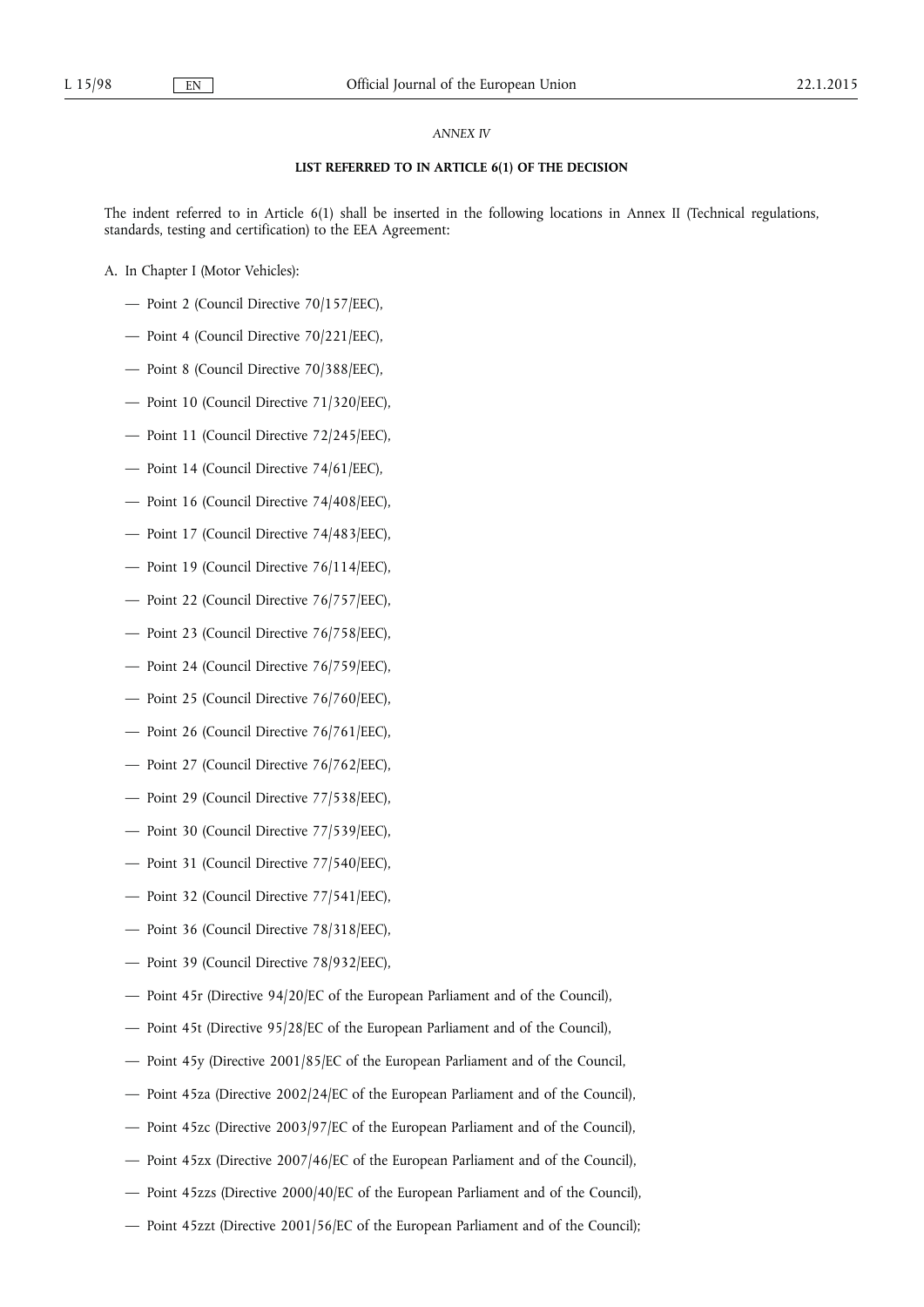B. Chapter II (Agricultural and forestry tractors):

- Point 11 (Directive 2009/57/EC of the European Parliament and of the Council),
- Point 13 (Council Directive 78/764/EEC),
- Point 17 (Directive 2009/75/EC of the European Parliament and of the Council),
- Point 20 (Council Directive 86/298/EEC),
- Point 22 (Council Directive 87/402/EEC),
- Point 23 (Directive 2009/144/EC of the European Parliament and of the Council),
- Point 28 (Directive 2003/37/EC of the European Parliament and of the Council),
- Point 29 (Directive 2000/25/EC of the European Parliament and of the Council),
- Point 31 (Directive 2009/64/EC of the European Parliament and of the Council);
- C. Chapter XIX (General provisions in the technical barriers to trade):
	- Point 3e (Directive 94/11/EC of the European Parliament and of the Council).

## *ANNEX V*

## **LIST REFERRED TO IN ARTICLE 6(2) OF THE DECISION**

The indent referred to in Article 6(2) shall be inserted in the following locations in Annex XVI (Procurement) to the EEA Agreement:

- Point 2 (Directive 2004/18/EC of the European Parliament and of the Council),
- Point 4 (Directive 2004/17/EC of the European Parliament and of the Council),
- Point 5c (Directive 2009/81/EC of the European Parliament and of the Council).

# *ANNEX VI*

# **LIST REFERRED TO IN ARTICLE 6(3) OF THE DECISION**

The indent referred to in Article 6(3) shall be inserted in the following location in Annex XX (Environment) to the EEA Agreement:

— Point 21ar (Directive 2001/81/EC of the European Parliament and of the Council).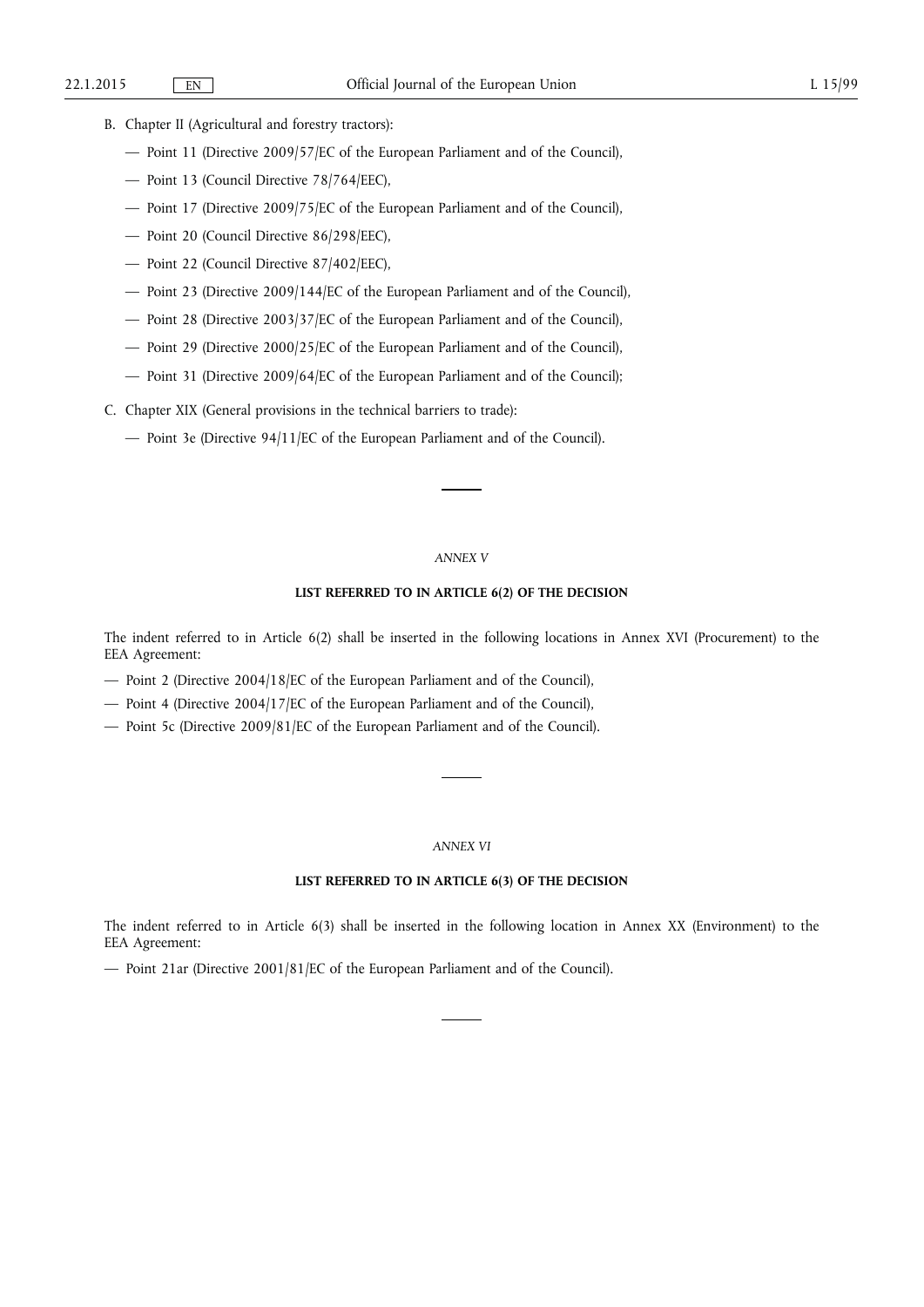## *ANNEX VII*

## **LIST REFERRED TO IN ARTICLE 6(4) OF THE DECISION**

The indent referred to in Article 6(4) shall be inserted in the following location in Annex IV (Energy) to the EEA Agreement:

— Point 41 (Directive 2009/28/EC of the European Parliament and of the Council).

#### *ANNEX VIII*

## PART I

#### **LIST REFERRED TO IN ARTICLE 6(5) OF THE DECISION**

The indent referred to in Article 6(5) shall be inserted in the following locations in the Annexes to the EEA Agreement:

In Annex I (Veterinary and phytosanitary matters), Chapter I (Veterinary issues):

- Part 1.1, point 4 (Council Directive 97/78/EC),
- Part 3.1, point 1a (Council Directive 2003/85/EC),
- Part 3.1, point 9a (Council Directive 2000/75/EC),
- Part 4.1, point 1 (Council Directive 64/432/EEC),
- Part 4.1, point 2 (Council Directive 91/68/EEC),
- Part 5.1, point 6a (Council Directive 2002/99/EC),
- Part 7.1, point 2 (Council Directive 96/23/EC),
- Part 7.1, point 8a (Directive 2003/99/EC of the European Parliament and of the Council),
- Part 8.1, point 2 (Council Directive 2009/156/EC);

In Annex II (Technical regulations, standards, testing and certification), Chapter XII (Foodstuffs):

- Point 18 (Directive 2000/13/EC of the European Parliament and of the Council),
- Point 47 (Council Directive 89/108/EEC).

## PART II

## **OTHER ADAPTATIONS REQUIRED BY REASON OF ACCESSION**

The text of adaptation (b) in point 4 (Council Directive 97/78/EC) of Part 1.1 of Chapter I of Annex I to the EEA Agreement is replaced by the following:

- '29. The territory of the Republic of Iceland.
- 30. The territory of the Kingdom of Norway, except Svalbard.'

## *ANNEX IX*

# **LIST REFERRED TO IN ARTICLE 6(6) OF THE DECISION**

The indent referred to in Article 6(6) shall be inserted in the following locations in Chapter XV (Dangerous substances) of Annex II (Technical regulations, standards, testing and certification) to the EEA Agreement:

— Point 1 (Council Directive 67/548/EEC),

— Point 12r (Directive 1999/45/EC of the European Parliament and of the Council).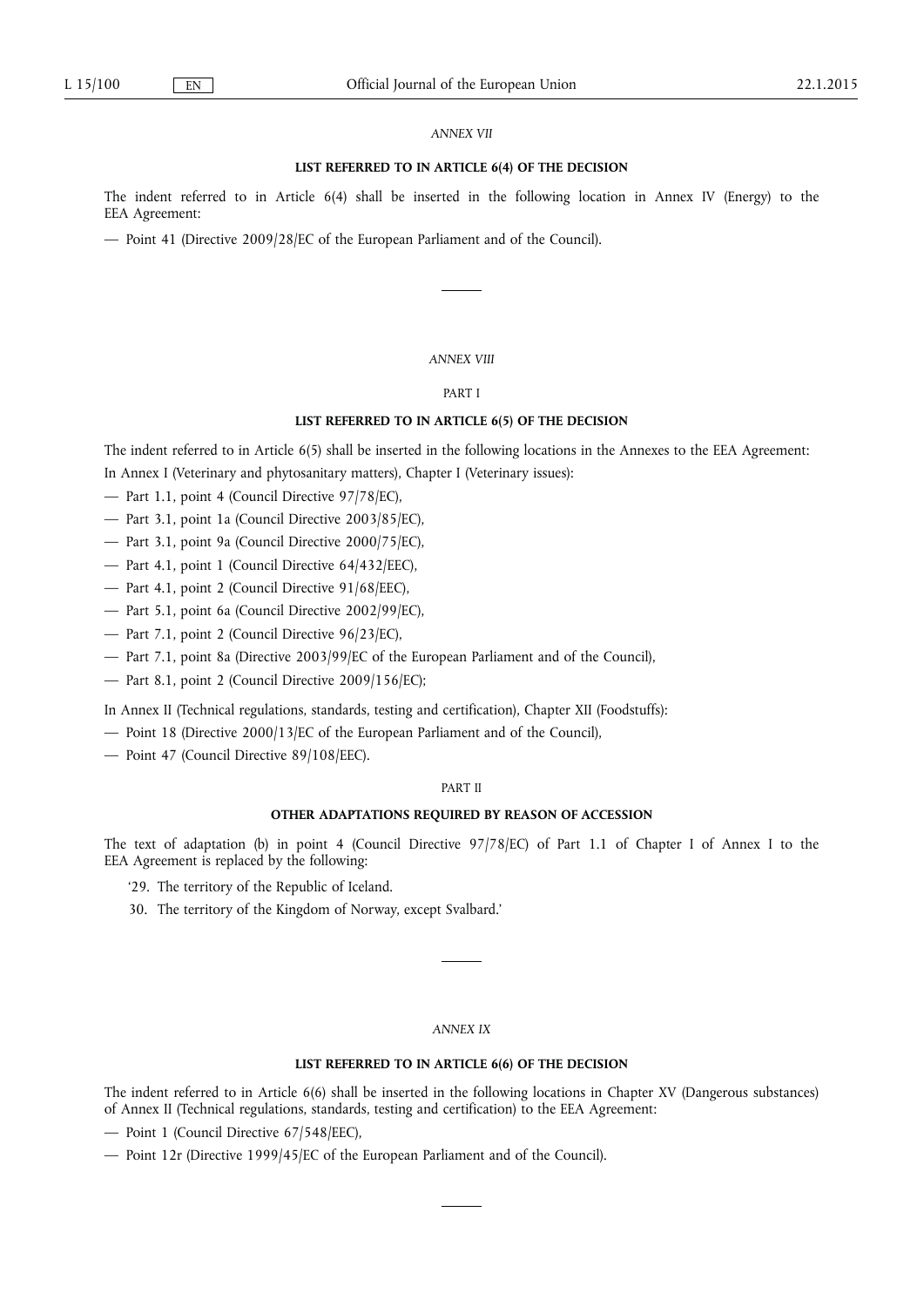## *ANNEX X*

# **LIST REFERRED TO IN ARTICLE 6(7) OF THE DECISION**

The indent referred to in Article 6(7) shall be inserted in the following locations in Annex XIII (Transport) to the EEA Agreement:

- Point 13 (Council Directive 92/106/EEC),
- Point 18a (Directive 1999/62/EC of the European Parliament and of the Council),
- Point 24c (Council Directive 1999/37/EC),
- Point 24f (Directive 2006/126/EC of the European Parliament and of the Council),
- Point 36a (Directive 2003/59/EC of the European Parliament and of the Council),
- Point 46a (Council Directive 91/672/EEC),
- Point 47a (Directive 2006/87/EC of the European Parliament and of the Council).

#### *ANNEX XI*

#### **LIST REFERRED TO IN ARTICLE 6(8) OF THE DECISION**

The indent referred to in Article 6(8) shall be inserted in the following location in Annex IX (Financial services) to the EEA Agreement:

— Point 1 (Directive 2009/138/EC of the European Parliament and of the Council).

## *ANNEX XII*

# **LIST REFERRED TO IN ARTICLE 6(9) OF THE DECISION**

The indent referred to in Article 6(9) shall be inserted in the following locations in Annex XXII (Company law) to the EEA Agreement:

- Point 1 (Directive 2009/101/EC of the European Parliament and of the Council),
- Point 2 (Directive 2012/30/EU of the European Parliament and of the Council),
- Point 3 (Directive 2011/35/EU of the European Parliament and of the Council),
- Point 4 (Fourth Council Directive 78/660/EEC),
- Second indent (Seventh Council Directive 83/349/EEC) of point 4 (Fourth Council Directive 78/660/EEC),
- Point 9 (Directive 2009/102/EC of the European Parliament and of the Council).